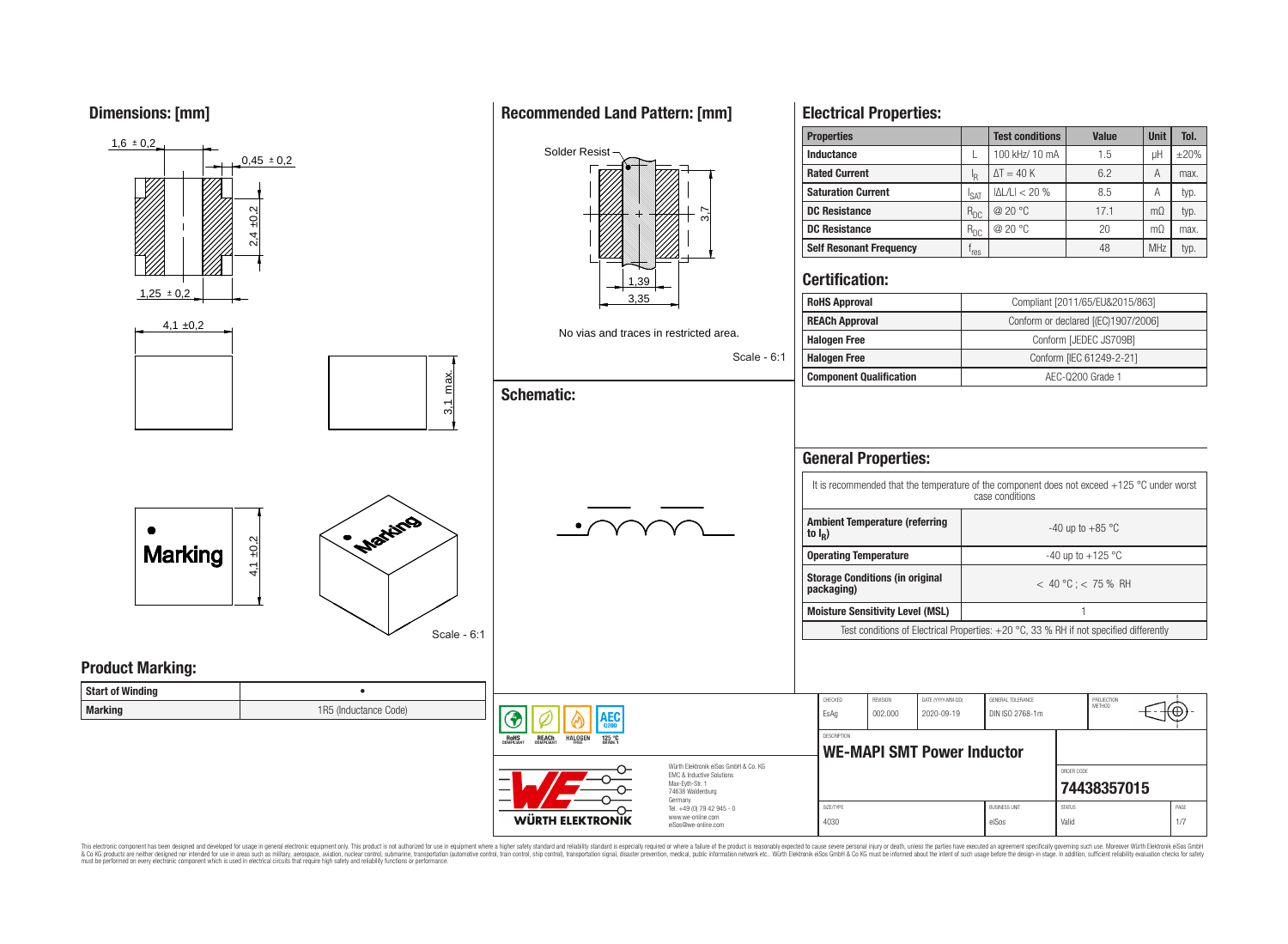

This electronic component has been designed and developed for usage in general electronic equipment only. This product is not authorized for subserved requipment where a higher selection equipment where a higher selection

# **Typical Temperature Rise vs. Current Characteristics:**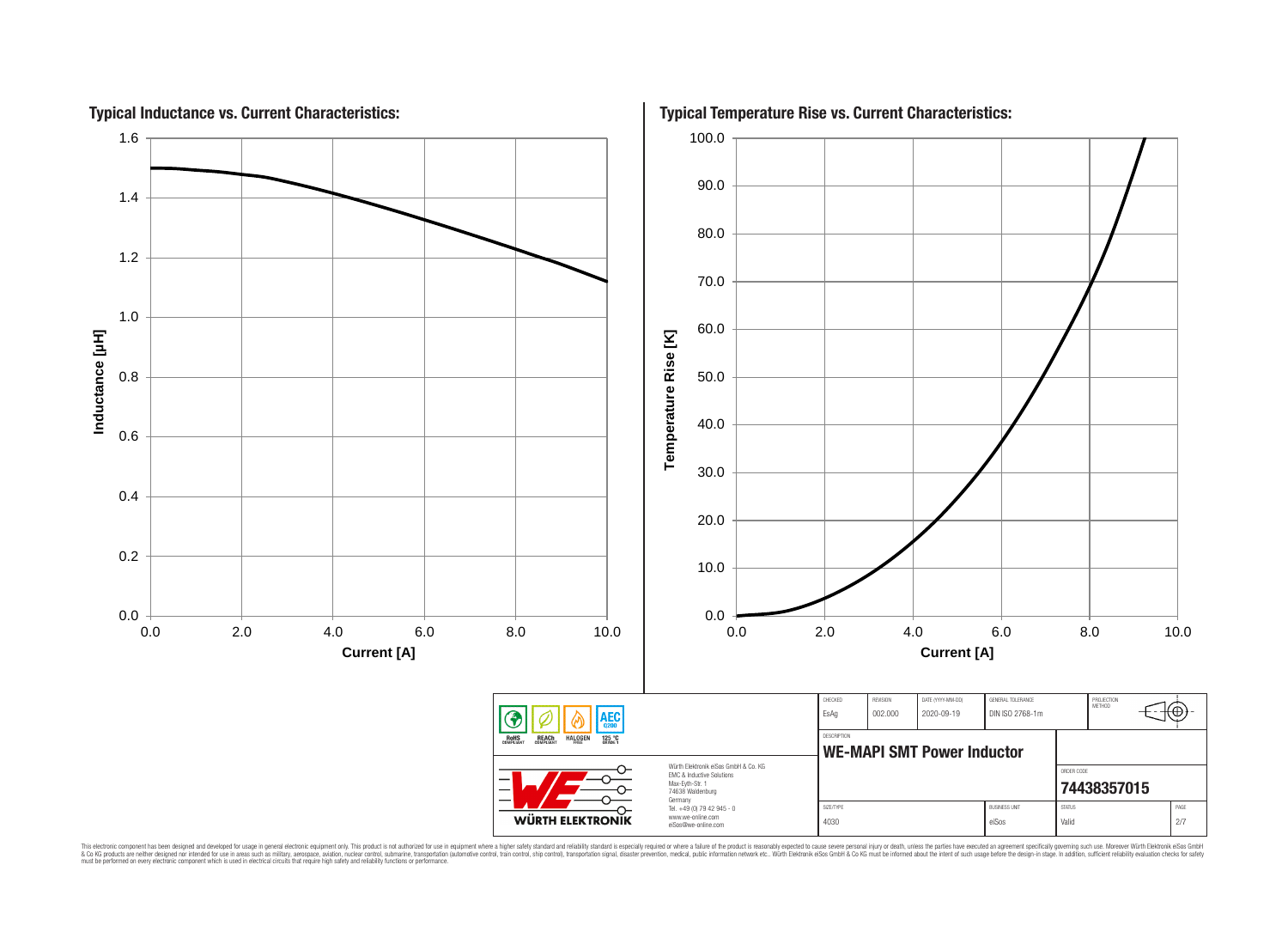# **Typical Impedance Characteristics:**



This electronic component has been designed and developed for usage in general electronic equipment only. This product is not authorized for use in equipment where a higher safely standard and reliability standard si espec & Ook product a label and the membed of the seasuch as marked and as which such a membed and the such assume that income in the seasuch and the simulation and the such assume that include to the such a membed and the such

PROJECTION<br>METHOD

76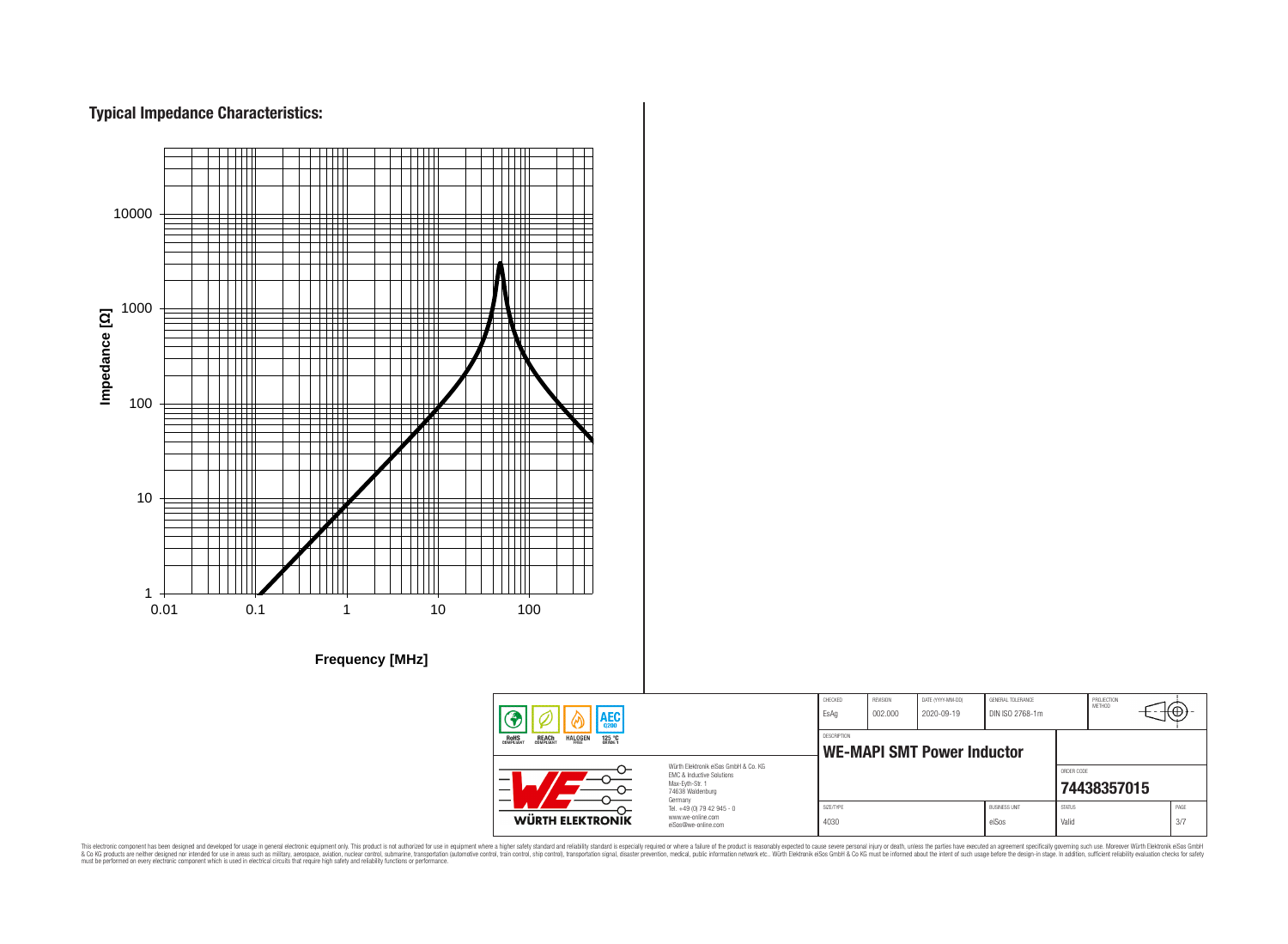## **Packaging Specification - Tape and Reel: [mm]**

## **Packaging Specification - Reel: [mm]**



This electronic component has been designed and developed for usage in general electronic equipment only. This product is not authorized for subserved requipment where a higher selection equipment where a higher selection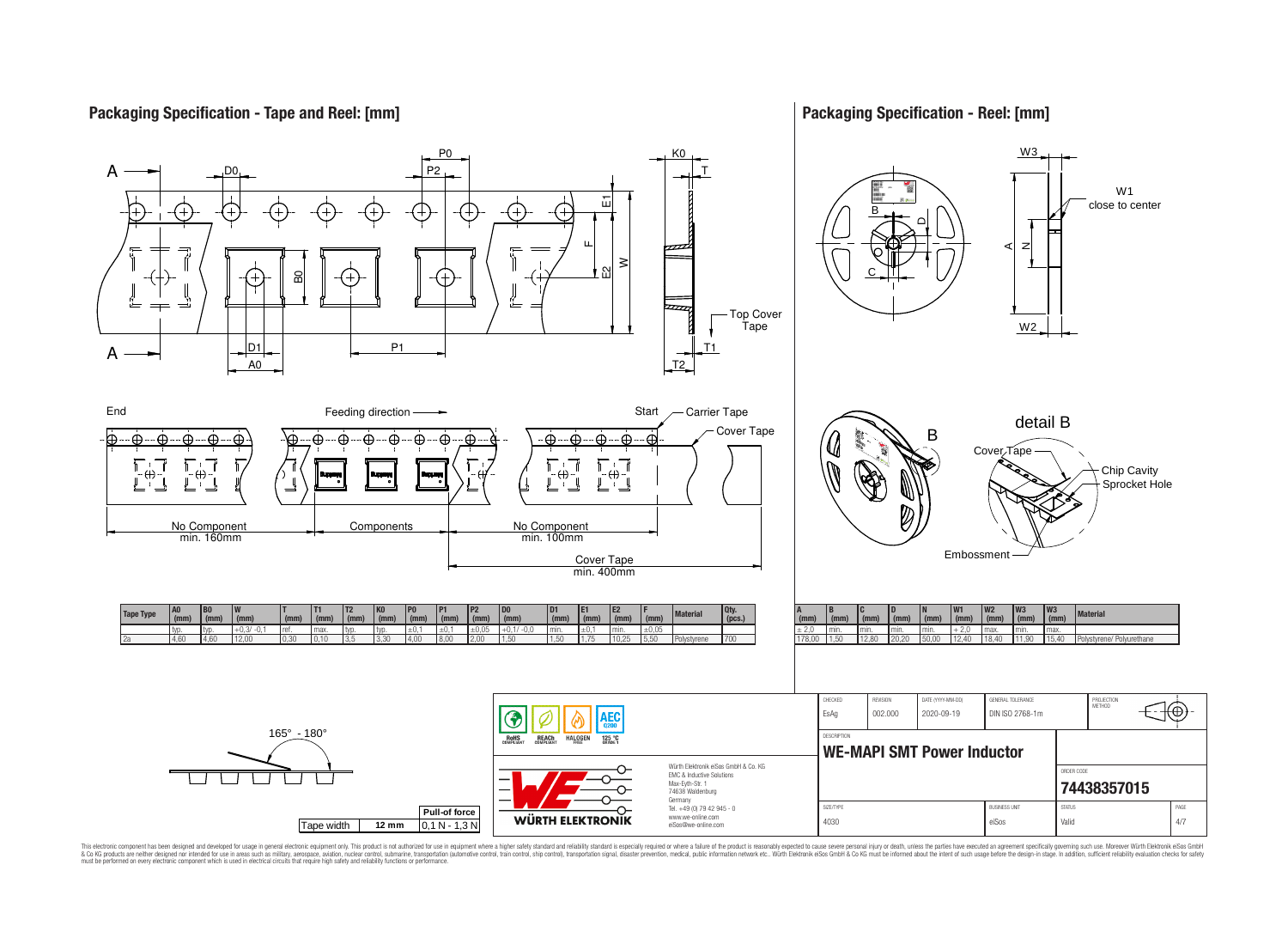# **Classification Reflow Profile for SMT components:**



# **Classification Reflow Soldering Profile:**

| <b>Profile Feature</b>                             |                    | <b>Value</b>                     |
|----------------------------------------------------|--------------------|----------------------------------|
| <b>Preheat Temperature Min</b>                     | <sup>I</sup> s min | 150 °C                           |
| <b>Preheat Temperature Max</b>                     | <sup>I</sup> s max | 200 °C                           |
| Preheat Time $t_s$ from $T_{s min}$ to $T_{s max}$ | $t_{\rm s}$        | $60 - 120$ seconds               |
| Ramp-up Rate $(T_1$ to $T_p$ )                     |                    | 3 °C/ second max.                |
| <b>Liquidous Temperature</b>                       | Ь.                 | 217 °C                           |
| Time $t_i$ maintained above $T_i$                  | կ                  | $60 - 150$ seconds               |
| Peak package body temperature                      | l n                | $T_p \leq T_c$ , see Table below |
| Time within 5°C of actual peak<br>temperature      | $t_{p}$            | $20 - 30$ seconds                |
| Ramp-down Rate $(T_p$ to $T_1$ )                   |                    | $6^{\circ}$ C/ second max.       |
| Time 25°C to peak temperature                      |                    | 8 minutes max.                   |

refer to IPC/ JEDEC J-STD-020E

Make sure that you use the correct thickness of solder paste to avoid an insufficient soldering result. We recommend 100µm solder paste as a reference.

# **Package Classification Reflow Temperature (T<sup>c</sup> ):**

| <b>Properties</b>                                                    | Volume mm <sup>3</sup><br>$350$ | Volume mm <sup>3</sup><br>350-2000 | Volume mm <sup>3</sup><br>>2000 |  |
|----------------------------------------------------------------------|---------------------------------|------------------------------------|---------------------------------|--|
| <b>PB-Free Assembly   Package Thickness  </b><br>$< 1.6$ mm          | 260 °C                          | 260 °C                             | 260 °C                          |  |
| <b>PB-Free Assembly   Package Thickness  </b><br>$1.6$ mm $- 2.5$ mm | 260 °C                          | 250 °C                             | 245 °C                          |  |
| <b>PB-Free Assembly   Package Thickness  </b><br>$\geq$ 2.5 mm       | 250 °C                          | 245 °C                             | 245 °C                          |  |

refer to IPC/ JEDEC J-STD-020E

| AEC<br><b>REACH</b><br>COMPLIANT<br><b>HALOGEN</b><br><b>ROHS</b><br>COMPLIANT<br>125 °C |                                                                                                                     | CHECKED<br>EsAq                                  | REVISION<br>002.000 | DATE (YYYY-MM-DD)<br>2020-09-19 | GENERAL TOLERANCE<br>DIN ISO 2768-1m |                        | PROJECTION<br>METHOD | ⊕            |
|------------------------------------------------------------------------------------------|---------------------------------------------------------------------------------------------------------------------|--------------------------------------------------|---------------------|---------------------------------|--------------------------------------|------------------------|----------------------|--------------|
|                                                                                          |                                                                                                                     | DESCRIPTION<br><b>WE-MAPI SMT Power Inductor</b> |                     |                                 |                                      |                        |                      |              |
|                                                                                          | Würth Flektronik eiSos GmbH & Co. KG<br>EMC & Inductive Solutions<br>Max-Eyth-Str. 1<br>74638 Waldenburg<br>Germany |                                                  |                     |                                 |                                      | ORDER CODE             | 74438357015          |              |
| WÜRTH ELEKTRONIK                                                                         | Tel. +49 (0) 79 42 945 - 0<br>www.we-online.com<br>eiSos@we-online.com                                              | SIZE/TYPE<br>4030                                |                     |                                 | <b>BUSINESS UNIT</b><br>eiSos        | <b>STATUS</b><br>Valid |                      | PAGE<br>.5/7 |

This electronic component has been designed and developed for usage in general electronic equipment only. This product is not authorized for subserved requipment where a higher selection equipment where a higher selection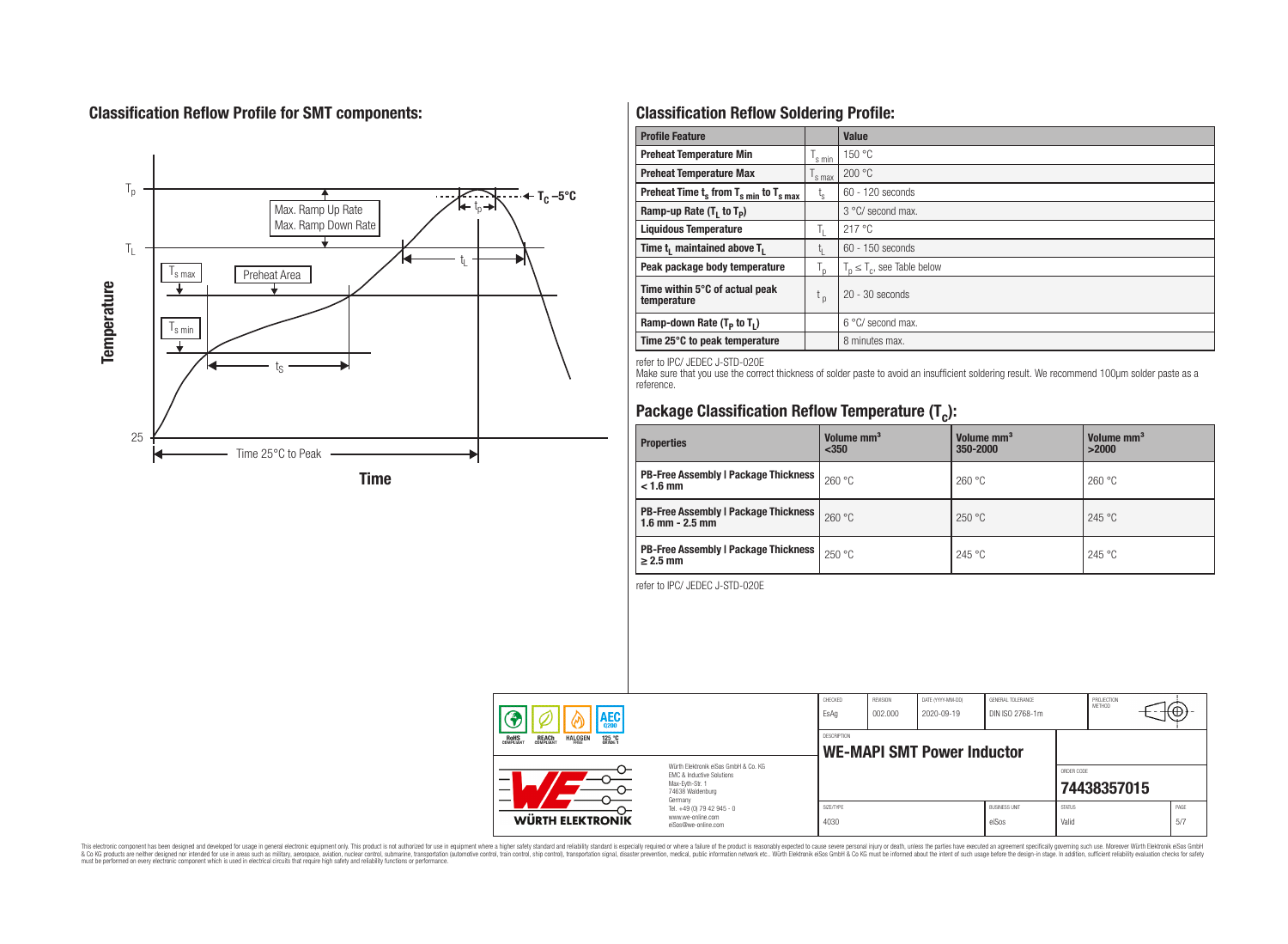## **Cautions and Warnings:**

## **The following conditions apply to all goods within the product series of WE-MAPI of Würth Elektronik eiSos GmbH & Co. KG:**

#### **General:**

- This electronic component was designed and manufactured for use in general electronic equipment.
- Würth Elektronik must be asked for written approval (following the PPAP procedure) before incorporating the components into any equipment in fields such as military, aerospace, aviation, nuclear control, submarine, transportation (automotive control, train control, ship control), transportation signal, disaster prevention, medical, public information network, etc. where higher safety and reliability are especially required and/or if there is the possibility of direct damage or human injury.
- Electronic components that will be used in safety-critical or high-reliability applications, should be pre-evaluated by the customer.
- The component is designed and manufactured to be used within the datasheet specified values. If the usage and operation conditions specified in the datasheet are not met, the wire insulation may be damaged or dissolved.
- Do not drop or impact the components, the component may be damaged.
- Würth Elektronik products are qualified according to international standards, which are listed in each product reliability report. Würth Elektronik does not guarantee any customer qualified product characteristics beyond Würth Elektroniks' specifications, for its validity and sustainability over time.
- The customer is responsible for the functionality of their own products. All technical specifications for standard products also apply to customer specific products.

#### **Product specific:**

#### **Soldering:**

- The solder profile must comply with the technical product specifications. All other profiles will void the warranty.
- All other soldering methods are at the customers' own risk.
- To improve the solderability of bottom termination components please refer to appnote ANP036 on our homepage.
- Make sure that you use the correct thickness of solder paste to avoid an insufficient soldering result. We recommend 100µm solder paste as a reference.

#### **Cleaning and Washing:**

• Washing agents used during the production to clean the customer application may damage or change the characteristics of the wire insulation, marking or plating. Washing agents may have a negative effect on the long-term functionality of the product.

#### **Potting:**

• If the product is potted in the costumer application, the potting material may shrink or expand during and after hardening. Shrinking could lead to an incomplete seal, allowing contaminants into the core. Expansion could damage the components. We recommend a manual inspection after potting to avoid these effects.

#### **Storage Conditions:**

- A storage of Würth Electronik products for longer than 12 months is not recommended. Within other effects, the terminals may suffer degradation, resulting in bad solderability. Therefore, all products shall be used within the period of 12 months based on the day of shipment.
- Do not expose the components to direct sunlight.
- The storage conditions in the original packaging are defined according to DIN EN 61760-2.
- The storage conditions stated in the original packaging apply to the storage time and not to the transportation time of the components.

#### **Handling:**

- Violation of the technical product specifications such as exceeding the nominal rated current will void the warranty.
- Applying currents with audio-frequency signals may result in audible noise due to the magnetostrictive material properties.
- The temperature rise of the component must be taken into consideration. The operating temperature is comprised of ambient temperature and temperature rise of the component.The operating temperature of the component shall not exceed the maximum temperature specified.

These cautions and warnings comply with the state of the scientific and technical knowledge and are believed to be accurate and reliable. However, no responsibility is assumed for inaccuracies or incompleteness.

| AEC                                                                                          |                                                                                                                                                                                               | CHECKED<br>EsAq                                         | <b>REVISION</b><br>002.000 | DATE (YYYY-MM-DD)<br>2020-09-19 | GENERAL TOLERANCE<br>DIN ISO 2768-1m |                        | PROJECTION<br>METHOD |             |
|----------------------------------------------------------------------------------------------|-----------------------------------------------------------------------------------------------------------------------------------------------------------------------------------------------|---------------------------------------------------------|----------------------------|---------------------------------|--------------------------------------|------------------------|----------------------|-------------|
| <b>ROHS</b><br>COMPLIANT<br><b>HALOGEN</b><br>125 °C<br>GRADE 1<br><b>REACH</b><br>COMPLIANT |                                                                                                                                                                                               | <b>DESCRIPTION</b><br><b>WE-MAPI SMT Power Inductor</b> |                            |                                 |                                      |                        |                      |             |
|                                                                                              | Würth Flektronik eiSos GmbH & Co. KG<br>FMC & Inductive Solutions<br>Max-Eyth-Str. 1<br>74638 Waldenburg<br>Germany<br>Tel. +49 (0) 79 42 945 - 0<br>www.we-online.com<br>eiSos@we-online.com |                                                         |                            |                                 |                                      | ORDER CODE             | 74438357015          |             |
| WÜRTH ELEKTRONIK                                                                             |                                                                                                                                                                                               | SIZE/TYPE<br>4030                                       |                            |                                 | <b>BUSINESS UNIT</b><br>eiSos        | <b>STATUS</b><br>Valid |                      | PAGE<br>6/7 |

This electronic component has been designed and developed for usage in general electronic equipment only. This product is not authorized for use in equipment where a higher safety standard and reliability standard si espec & Ook product a label and the membed of the seasuch as marked and as which such a membed and the such assume that income in the seasuch and the simulation and the such assume that include to the such a membed and the such